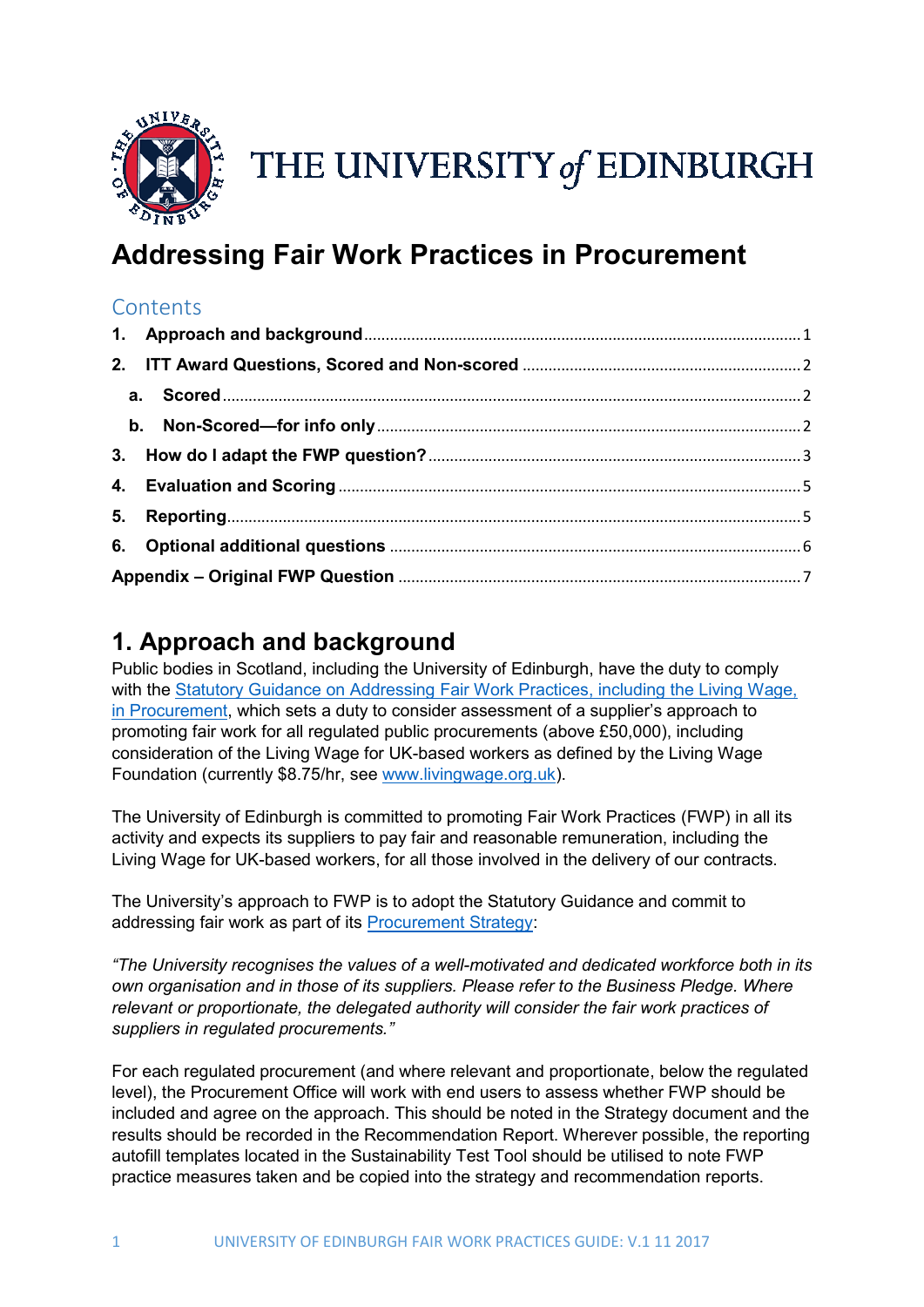## <span id="page-1-0"></span>**2. ITT Award Questions, Scored and Non-scored**

In most cases, this question should be scored, especially where the promotion of Fair Work is determined to be relevant for the contract, and in particular for service and works contracts. Weighting should reflect the relevance of fair work to the contract, including risk of poor practices and potential impact to the quality of the delivery.

#### <span id="page-1-1"></span>**a. Scored**

#### Fair Work Practices

The University is interested in working with suppliers who demonstrate their commitment to Fair Work Practices in the delivery of University contracts via voluntary measures that, where appropriate, go above and beyond compliance with legal obligations. Please describe any voluntary measures your organisation and subcontractors will commit to undertake in order to promote Fair Work Practices, which could include consideration of payment of the Living Wage as defined by the Living Wage Foundation [\(www.livingwage.org.uk\)](http://www.livingwage.org.uk/), in relation to the delivery of this contract, in particular with regard to the following areas:

a) Payment of fair remuneration that ensures a reasonable standard of living for workers involved in the delivery of this contract, for example, if based in the United Kingdom, payment of the Living Wage (currently £8.75 per hour)

b) Demonstrating stability of employment for workers involved in the delivery of this contract ensuring there is no inappropriate use of short-term, fractional or zero-hours contracts

c) Promoting equality of opportunity and developing a workforce which promotes a positive environment and equal opportunities in terms of characteristics such as age, gender, religion or belief, race, sexual orientation and disability;

d) Support for progressive workforce engagement to give staff an effective voice, including where applicable, full Trade Union recognition and representation

Bidder responses will be evaluated on the quality of responses overall, including on the relevance of response and aspects addressed to the workers actually delivering the contract, any potential impact these measures have on the quality of contract delivery, explanation of procedures and monitoring in addition to statement of policy or intent, and response focus on proactive, voluntary measures that demonstrate clear commitments to promoting fair work in contract delivery.

For more information about Fair Works Practices, see the Scottish Government's Statutory Guidance on the Selection of Tenderers and Award of Contracts Addressing Fair Work Practices, including the Living Wage, in Procurement (PDF available online at: [http://www.gov.scot/Resource/0048/00486741.pdf\)](http://www.gov.scot/Resource/0048/00486741.pdf), as well as the [Fair Work Framework.](http://www.fairworkconvention.scot/framework/FairWorkConventionFrameworkFull.pdf)

### <span id="page-1-2"></span>**b. Non-Scored—for info only**

Fair Work Practices – For Information Only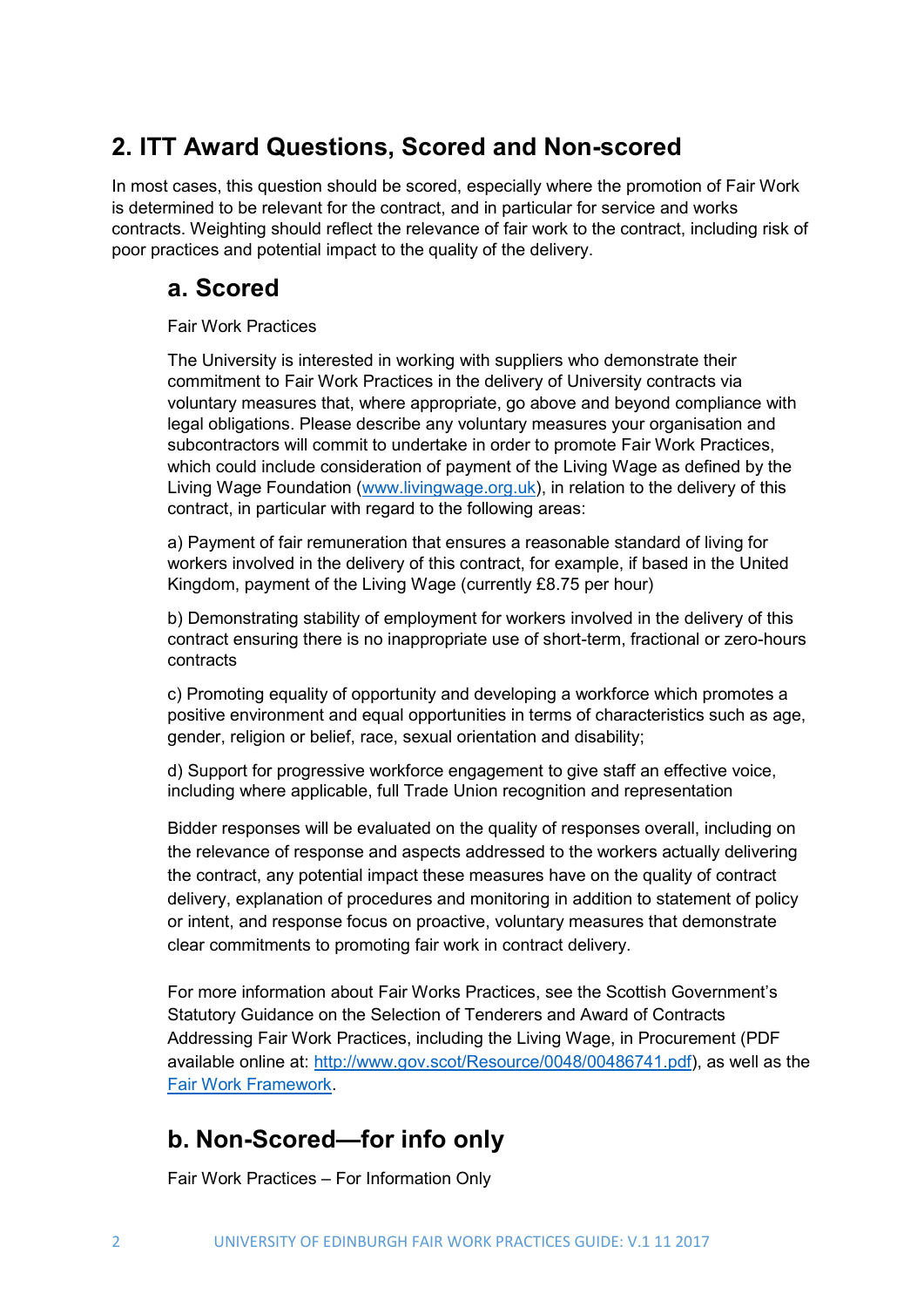The University is interested in working with suppliers who demonstrate their commitment to Fair Work Practices in the delivery of University contracts via voluntary measures that, where appropriate, go above and beyond compliance with legal obligations. Please describe any voluntary measures your organisation and subcontractors will commit to undertake in order to promote Fair Work Practices, which could include consideration of payment of the Living Wage as defined by the Living Wage Foundation [\(www.livingwage.org.uk\)](http://www.livingwage.org.uk/), in relation to the delivery of this contract, in particular with regard to the following areas:

a) Payment of fair remuneration that ensures a reasonable standard of living for workers involved in the delivery of this contract, for example, if based in the United Kingdom, payment of the Living Wage (currently £8.75 per hour)

b) Demonstrating stability of employment for workers involved in the delivery of this contract ensuring there is no inappropriate use of short-term, fractional or zero-hours contracts

c) Promoting equality of opportunity and developing a workforce which promotes a positive environment and equal opportunities in terms of characteristics such as age, gender, religion or belief, race, sexual orientation and disability;

d) Support for progressive workforce engagement to give staff an effective voice, including where applicable, full Trade Union recognition and representation

For more information about Fair Works Practices the Scottish Government's Statutory Guidance on the Selection of Tenderers and Award of Contracts Addressing Fair Work Practices, including the Living Wage, in Procurement (PDF available online at: [http://www.gov.scot/Resource/0048/00486741.pdf\)](http://www.gov.scot/Resource/0048/00486741.pdf), as well as the [Fair Work Framework.](http://www.fairworkconvention.scot/framework/FairWorkConventionFrameworkFull.pdf) This question is for information only.

#### <span id="page-2-0"></span>**3. How do I adapt the FWP question?**

- a. **Focus on relevant FWP aspects** If one or more fair work practice aspect (see appendix A of statutory guidance or the [Fair Work Framework\)](http://www.fairworkconvention.scot/framework/FairWorkConventionFrameworkFull.pdf) represents a high risk in your purchase area, then consider mentioning these aspects specifically in your question version to improve the relevance of responses (see example adapted specific FWP question below)
	- **i. How do I select which aspects are relevant?** Specific fair work aspects should be selected based on risks identified via Scottish Sustainable Procurement tools (mainly, the SPPT) or other risk analysis method, and should include aspects that are:
		- **1.** High risks for the purchase area (e.g., a history of inadequate pay in your purchase area), or
		- **2.** Aspects that are likely to affect quality of product or service delivery (e.g., if low pay or lack of access to training in purchase area may affect retention of staff, etc.)
	- **ii. PLEASE NOTE -** due to EU procurement rules, application of the Living Wage cannot be considered on its own as the sole indicator for a scored fair work practices question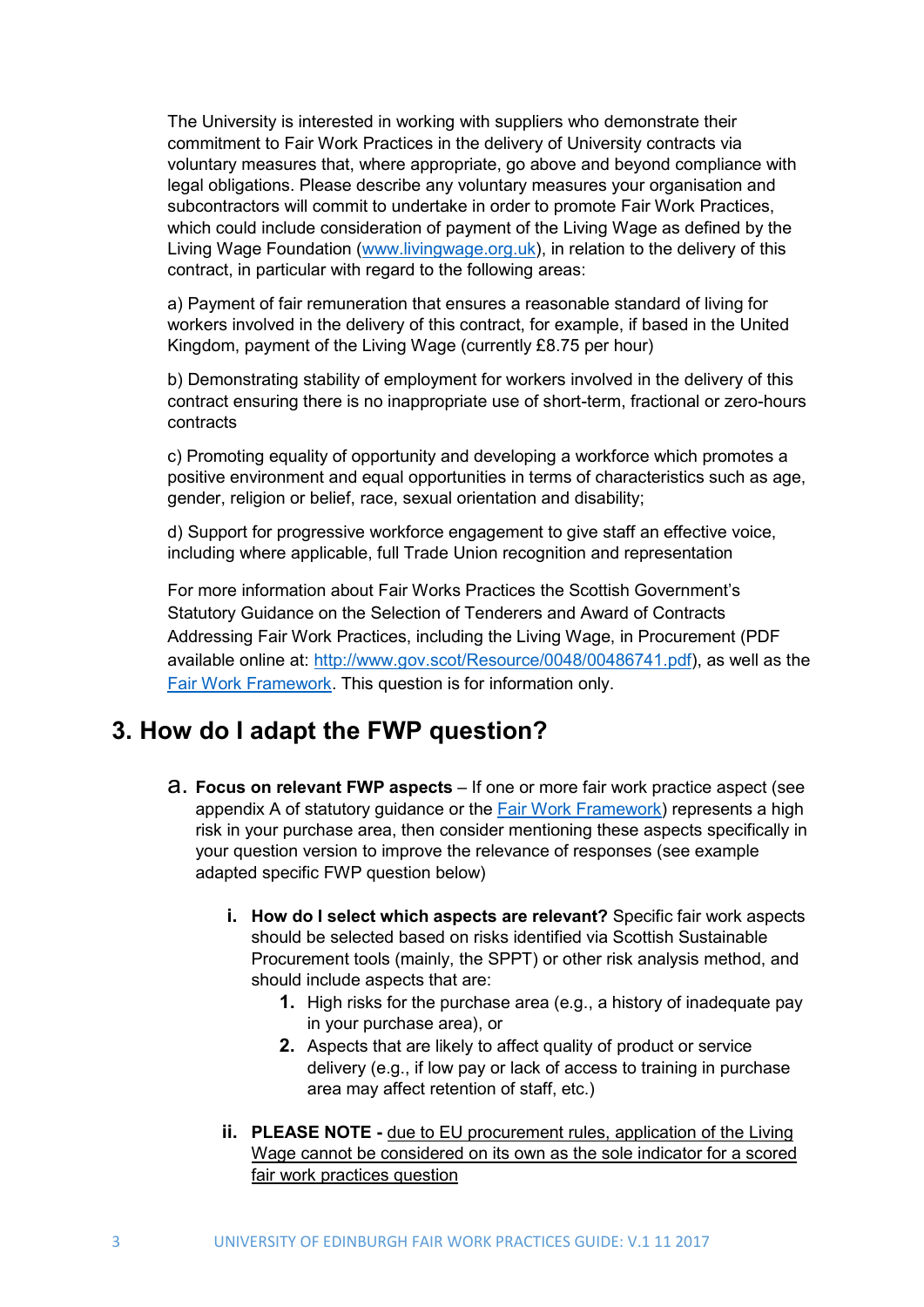- b. **Focus on fair work impacts directly involved in contract vs. general company policies** - To maintain a link to the subject matter of the procurement, request information on how policies/procedures affect workers directly involved in delivering your good or service, including relevant subcontractors, rather than general organisational policies
	- **i.** Subcontractors if subcontractors are likely to deliver a significant portion of your good or service, adapt the FWP question to request information about FWP of relevant subcontractors, and methods to ensure FWP are upheld for all those involved in delivering your contract
- c. **Accommodate international bidders**  Different countries have different labour standards and costs of living, and the FWP question should be adapted so it does not discriminate against international bidders. In particular, references to the official Living Wage should always be mentioned as relating to the UK (see adapted FWP question example below). Buyers can request that suppliers evidence fair remuneration that guarantees a reasonable standard of living for workers delivering the contract, but not include a blanket criteria of payment of the Living Wage (the Living Wage is an independent measure of a rate of pay that matches the cost living in the UK outside of London, and is only applicable to workers who will be based in the UK). Consider providing a URL link to the FWP statutory guidance in your question so bidders can find more information on what constitutes FWP in Scotland.

#### d. **Emphasise voluntary measures rather than compliance with the law**

- **i. The FWP question is a scored award question**, and thus buyers should adapt FWP questions to request that suppliers limit answers to appropriate voluntary measures that that demonstrate a positive approach to promote FWP for workers directly involved in the delivery of your requirement, as opposed to legal compliance (see adapted FWP question examples below). Issues dealing with compliance with legislation should be covered in the European Single Procurement Document (ESPD) at selection stage.
- **ii. Voluntary compliance measures** Proactive voluntary measures that organisations take to ensure active compliance with legislation, for instance voluntary training or auditing activity, should be considered as a voluntary measure that supports positive FWP
- **iii. Concern about legal compliance?**  Buyers should use ESPD selection stage to ensure compliance with relevant law
	- **1. ESPD section 3D** All bidders self-certify their compliance to relevant international and national environmental, social, and labour law via section 3D of the European Single Procurement document (ESPD)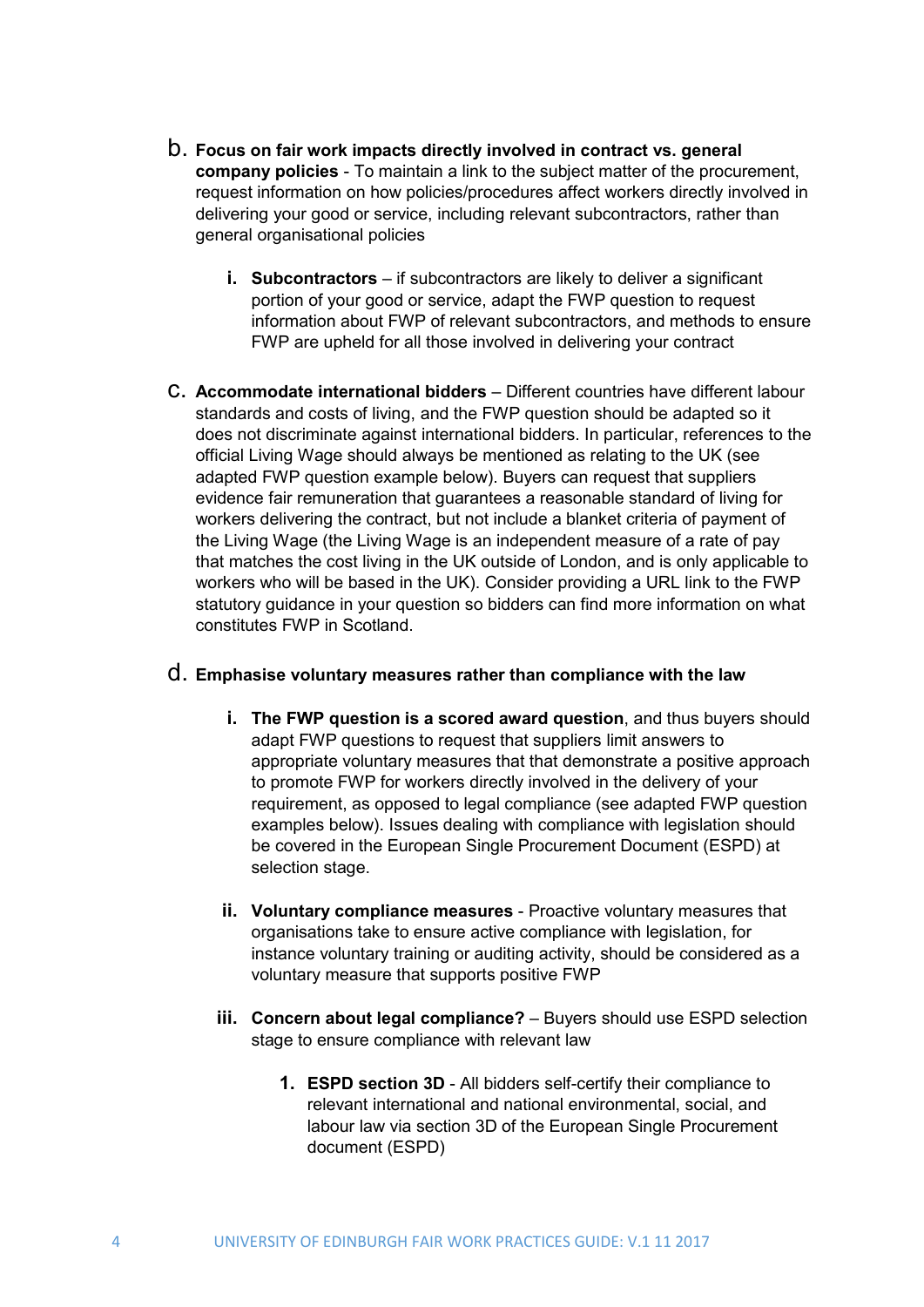**2. Discretionary exclusion** - If there is a concern about legal compliance related to one of the FWP aspects listed in the statutory guidance or Fair Work Convention, then the law or area of concern should be mentioned specifically in the PCS contract notice as a discretionary exclusion ground related to ESPD 3D (e.g. Equalities Act, Modern Slavery Act, International Labour Convention compliance, etc.) alongside the standard exclusion statement (see Procurement Journey for more information on exclusion). Buyers can also request statements or evidence of compliance to relevant laws from bidders at any stage of the procurement

#### <span id="page-4-0"></span>**4. Evaluation and Scoring**

Fair Works Practice – EVALUATION ADVICE

What should we focus on to ensure the question is scored appropriately?

- **a. Focus the question on relevant FWP aspects** If possible, identify the high risk areas in your purchase area (e.g., issues with low pay and stability of employment) and adapt the question beforehand to focus on these aspects, which will help evaluators distinguish between relevant and non-relevant responses
- **b. Focus question on FWP aspects that my impact contract quality** If any aspects of FW are likely to impact the quality of delivery, for instance, if low wages may impact employee retention in your purchase area, these risks should be mentioned in the adapted question.
- **c. Look for direct responses to the question and relevance to contract workers**, not just general policies - Favour responses that directly respond to the issues raised or specifically address how their policies affect workers involved in your contract, rather than a list of general company policies (general policies may directly relevant, however the link to contract workers should be clear)
- **d. Look for procedures and monitoring as well as policies** Good policies are one aspect of positive FWP approach, however, bidders that mention how their procedures are enacted and monitored to ensure that their policies are actually met may demonstrate a stronger, more proactive approach to FWP
- **e. Focus on voluntary, proactive measures rather than legal compliance** Buyers should request that suppliers limit answers to appropriate voluntary measures that that demonstrate a positive approach to promote FWP for workers directly involved in the delivery of your requirement, as opposed to legal compliance (see adapted FWP question examples below). Issues dealing with compliance with legislation should be covered in the European Single Procurement Document (ESPD) at selection stage. However, proactive voluntary measures that organisations take to ensure active compliance with legislation, for instance voluntary training or auditing activity, should be considered as a voluntary measure that supports positive FWP.

### <span id="page-4-1"></span>**5. Reporting**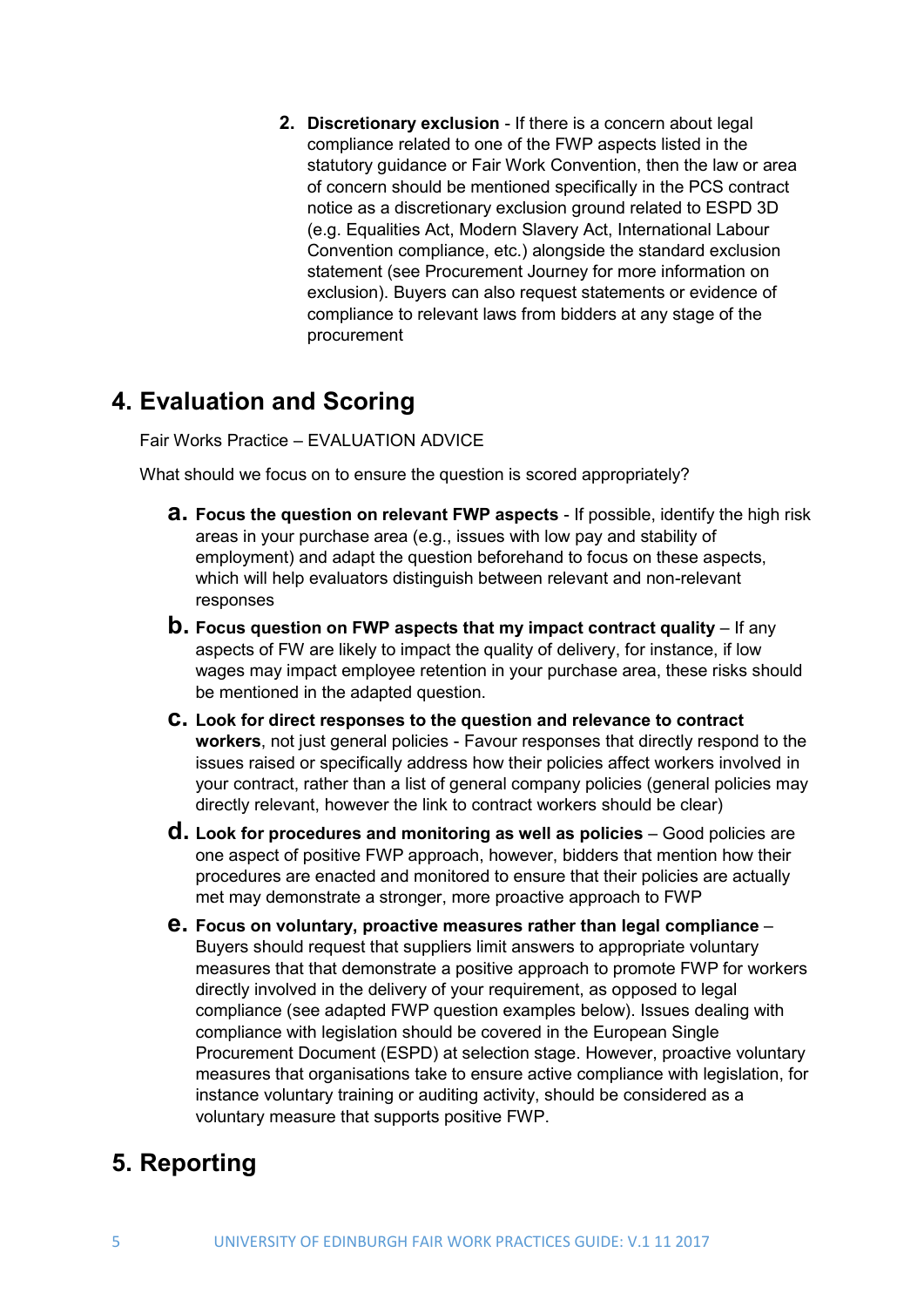For each regulated procurement (and where relevant and proportionate below the regulated level), the Procurement Office will work with end users to assess whether FWP should be included and agree on the approach. This should be noted in the strategy document and the results should be recorded in the Recommendation Report. Wherever possible, the reporting autofill templates located in the Sustainability Test Tool should be utilised to note FWP practice measures taken and be copied into the strategy and recommendation reports.

### <span id="page-5-0"></span>**6. Optional additional questions**

# **a. Can I ask more than one question about specific fair working practice aspects?**

- **i. Yes.** Compliance with the statutory guidance on promoting FWP by including a FWP award question does not preclude buyers from taking advantage of sustainability flexibilities in procurement legislation to set additional appropriate award criteria, technical specifications or contract performance conditions related to specific aspects of FWP. These measures must, however, be proportional and linked to the subject matter of the contract (specifically, to workers directly involved in your contract), and cannot include a wage requirement that discriminates against international bidders. Separate questions should not suggest requirements beyond legal obligations.
- **ii.** Continuous improvement if FWP is a high risk in the purchase area but suppliers lack expertise or resources to improve FWP on their own (e.g., in the case of SMEs), consider including an additional award question that gauges bidders' forward-looking commitment to work with the buyer to monitor and implement FWP for workers delivering the good or service over the life of the contract.

#### **b. Living Wage Question—do not score**

Living Wage – for information only

The University of Edinburgh is an accredited Living Wage Employer committed to promoting fair work practices and expects reasonable remuneration to be paid to all workers involved in the delivery of our contracts, including the Living Wage for UK-based workers. Will all workers directly involved in the delivery of this contract, including relevant subcontractors, be paid at least a living wage as defined by the UK living wage foundation (currently £8.75 per hour, see [www.livingwage.org.uk\)](http://www.livingwage.org.uk/)? If not, will the bidder commit to working with the University of Edinburgh to implement the Living Wage over the course of the contract period? The winning supplier must be able to confirm upon request the Living Wage status of workers throughout the contract period.

This question is for information only, and bidders' responses will not be evaluated or scored as part of the award criteria. For workers outside the UK, if no independent, objective measure is available, please provide a short explanation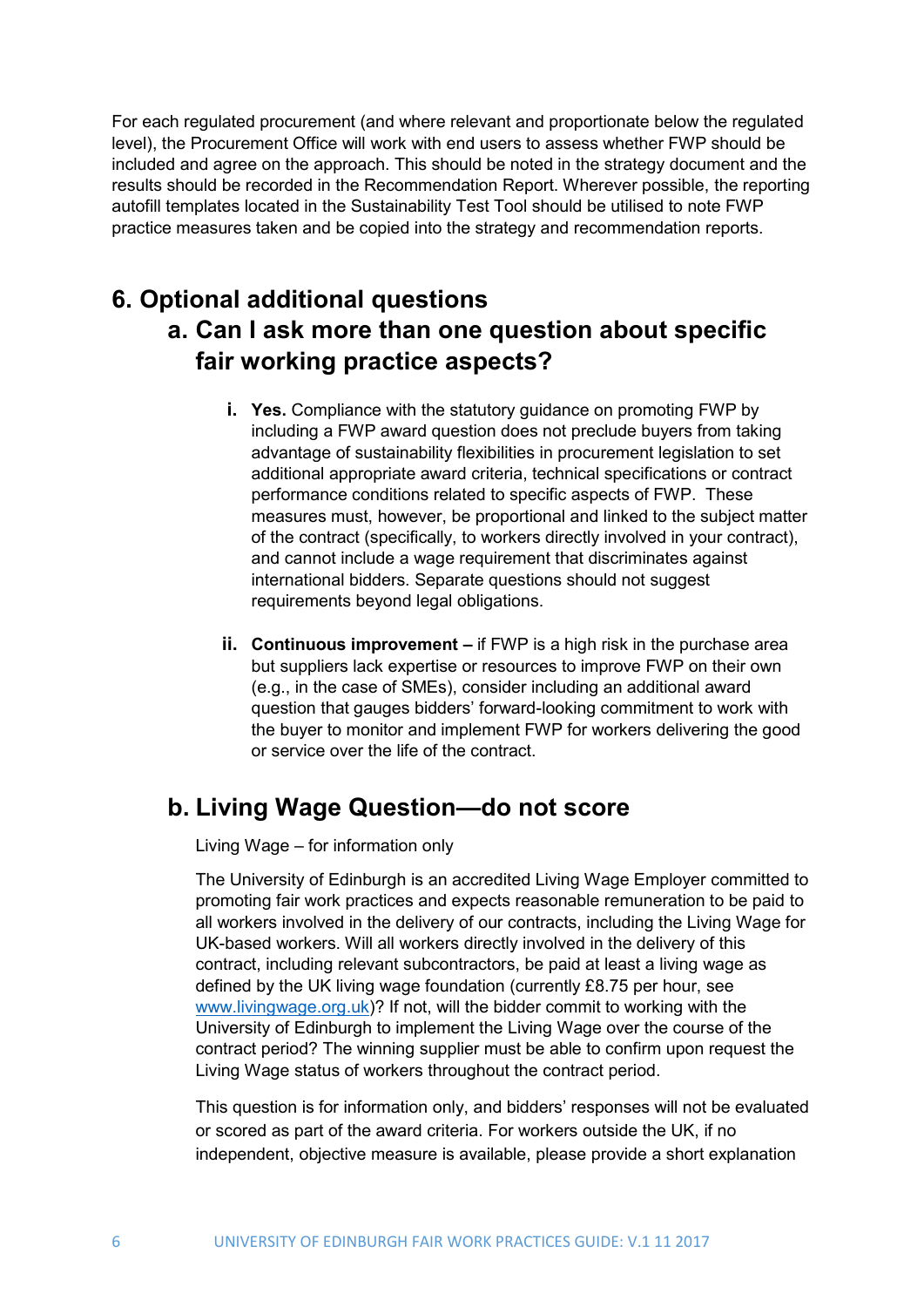of how worker pay on this contract will provide workers a reasonable standard of living in the relevant area.

#### **c. Equalities question**

#### **Equalities**

The University of Edinburgh is committed through our Equalities and Diversities Strategy to promote equality for all, and expects our suppliers to take a serious, positive approach to promoting equalities in the workplace for those involved in the delivery of our contracts. Without prejudice to your legal obligations under the UK Equalities Act 2010, please describe measures your organisation takes to promote a positive culture and equal opportunity for workers who will be involved in this contract, especially in regard to the protected characteristics of age, disability, gender reassignment, race, religion or belief, sex, sexual orientation, marriage and civil partnership and pregnancy and maternity. These measures could include, but are not limited to voluntary equalities training and awareness sessions, activities to promote inclusion or a positive environment for all, including those with protected characteristics, or the availability of subcontracting opportunities to supported businesses (see [Scottish government website](http://www.gov.scot/Topics/Government/Procurement/buyer-information/SuppBus) for more info). Please also confirm whether workers involved in the delivery of this contract will be trained regarding their rights and responsibilities under the Equalities Act prior to or during the contract period.

#### **d. Supply chain transparency—for info only**

The University of Edinburgh is interested in working with all of our suppliers to improve the transparency, social responsibility and sustainability throughout our supply chains. Will the bidder commit to working with the University to improve transparency in their supply chains/subcontracting and support the University's [Social Responsibility and Sustainability policies,](https://www.ed.ac.uk/about/sustainability/governance-publications-reports) including Modern Slavery, Fair Trade, Conflict Minerals, Good Food, and other related policies? This question is for information only, and bidders' responses will not be evaluated or scored as part of the award criteria.

### <span id="page-6-0"></span>**Appendix – Original FWP Question**

Original Fair Work Practice Question from Statutory Guidance

#### **Fair work practices – sample Invitation to Tender Question**

(Note: This question should be adapted to take account of the particular circumstances surrounding the goods, works or services being procured and to reflect those aspects of fair work practices which are relevant to the subject matter of the contract.)

The Public Sector in Scotland is committed to the delivery of high quality public services, and recognises that this is critically dependent on a workforce that is well-rewarded, wellmotivated, well-led, has access to appropriate opportunities for training and skills development, are diverse and is engaged in decision making.

These factors are also important for workforce recruitment and retention, and thus continuity of service. Public Bodies in Scotland are adopting fair work practices, which include:

 a fair and equal pay policy that includes a commitment to supporting the Living Wage, including, for example being a Living Wage Accredited Employer;